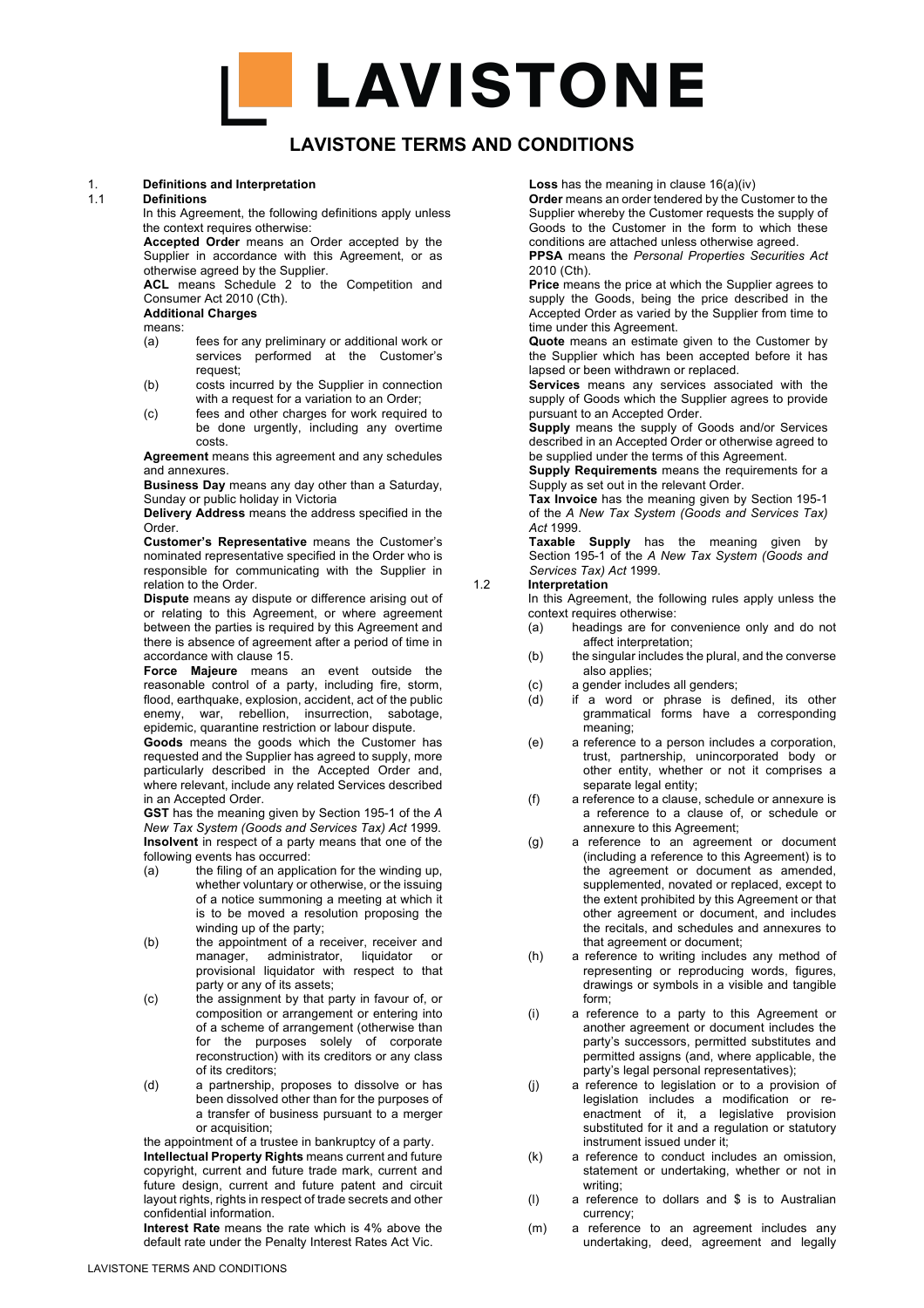## **LAVISTONE TERMS AND CONDITIONS**

enforceable arrangement, whether or not in writing, and a reference to a document includes an agreement (as so defined) in writing and any certificate, notice, instrument and document of any kind;

- (n) all references to time are to Melbourne time;
- $(a)$  a month means a calendar month;<br> $(b)$  a reference to year is a refere
- a reference to year is a reference to each successive period of twelve (12) months, commencing on the Commencement Date, provided that the last Year will be taken to expire on the expiration of the Term.

#### 2. **Agreement to Supply**

The Supplier agrees to supply and the Customer agrees to purchase the Goods and, where applicable, Services, subject to and in accordance with the terms and conditions of this Agreement.

- 3. **Orders for Supply**
	- (a) Every request for the provision of Goods or Services must first be submitted by the Customer in the form of an Order unless the parties otherwise agree in writing that the supply of Goods or Services in another way;
	- (b) In order to comprise a valid Order, it must clearly identify the Goods and Services the Customer requests and, where a Quote has been provided, the details of that Quote.
	- (c) The Customer is deemed to have accepted these terms and conditions and the most recent Quote of the Supplier by submitting an Order.
	- (d) If the Supplier agrees to Supply all or any part of the Goods or Services requested in the Order, it will accept the Customer's request by signing the Order or otherwise communicating in writing that the Order is accepted. Once the Supplier communicates its acceptance of the Order, the Order becomes an Accepted Order. The Supplier must make best endeavours to advise the Customer of the anticipated date of Supply in the Accepted Order.
	- (e) The Supplier may in its absolute discretion refuse to provide Goods or Services where:
		- (i) Goods are unavailable for any reason whatsoever;
		- (ii) the Customer's credit limit cannot be agreed upon or has been exceeded;
		- (iii) an extensive amount of time has lapsed since the agreed product collection time by the Customer; or
		- (iv) payment for Goods or Services previously provided to the Customer or any related corporation of the Customer or to any other party who is, in the reasonable opinion of the Supplier, associated with the Customer, has not been received by the Supplier.
	- (f) An Order may not be cancelled without the prior written consent of the Supplier. The Customer acknowledges that the Supplier may incur costs in making preparations for filling the Order, and the Customer indemnifies the Supplier against any Losses incurred by the Supplier as a result of the purported cancellation or failure to proceed with an Order once accepted by the Supplier including, but not limited to, storage cost, loss of profit from other orders foregone as a result of the scheduling of the Order.
	- (g) Where the Order has been accepted in part or amended by the Supplier, the amended Order may be accepted by the Customer by signing or confirming its agreement to the Order as amended by the Supplier, in which case the

amended Order will be deemed to be the Accepted Order.

- (h) The Supplier is not under any obligation to agree to accept any Order tendered by the Customer.
- (i) The Customer may request that its Order be varied by providing a request in writing to the Supplier. A request for a variation is not effective until agreed to in writing by the Supplier.
- (j) Where the Order is varied at the request of the Customer, the Customer acknowledges and agrees that it must pay any Additional Charge notified by the Supplier in connection with the variation, which will be in accordance with the Supplier's then-current charge rates. The Supplier may issue revised Quote in respect of the requested variation, which will supersede the original Quote and Accepted Order. If the revised Quote only specifies additional goods or services, the Quote for that additional work is taken to be in addition to the latest Quote for the Goods or Services or both.
- (k) The Supplier has an automatic extension of time for the provision of the Goods or Services equal to the delay caused by the variation.

#### 3.2 **Manufacture**

Where the Customer requires the Supplier to manufacture any materials, then each Order must contain:

- (a) a detailed specification of the Goods to be manufactured;
- (b) details of any special requirements; and
- (c) desired date for delivery of the manufactured Goods, which will not be less than 2 weeks from the date the order is placed.
- 3.3 Where the Supplier receives such an Order, it will advise the Customer the Price for the Goods, and the Customer must advise within 5 Business Days whether the Order as varied by the Supplier is accepted.

# 4. **Goods**

#### 4.1 **Delivery Address and Packaging**

- (a) The Supplier shall, subject to receipt of payment of the Price and any other moneys owing to the Supplier and satisfaction of any conditions stated in the Accepted Order, deliver the Goods specified in the Accepted Order to the Delivery Address together with any specific packaging, delivery, labelling and identification requirements set out in the Supply Requirements at the Customer's cost which must be paid at the time payment is due under the terms of the Accepted Order.
- (b) The Supplier must pack the Goods in suitable packaging as reasonably required to reach the Delivery Address in substantially their intended condition.

### 4.2 **Acceptance of, Risk in and Title to Goods**

- (a) Risk of loss or damage to the Goods passes to the Customer on delivery and to the fullest extent permitted by law, the Supplier disclaims and excludes any responsibility for the condition of the Goods upon delivery to the Delivery Address or liability for Losses incurred in connection with the Goods.
- (b) If the Customer fails to advise the Supplier in writing of any fault in Goods or failure of Goods to accord with the Accepted Order within 48 hours of delivery, the Customer is deemed to have accepted the Goods in their condition and to have accepted that the Goods are not faulty and accord with the Accepted Order. Nothing in this paragraph affects the Customer's rights for any alleged failure of a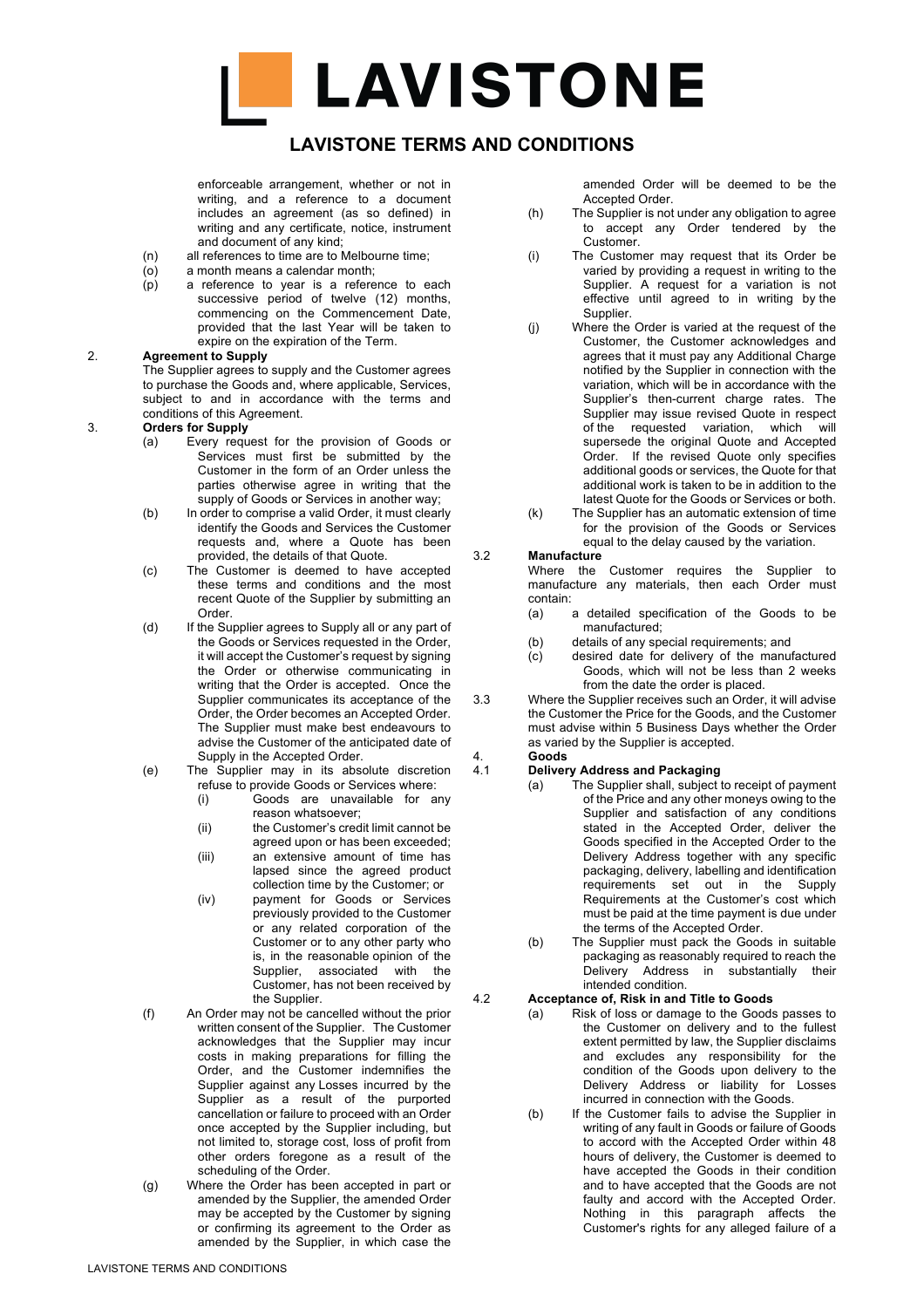

## **LAVISTONE TERMS AND CONDITIONS**

guarantee under the Australian Consumer Law.

- (c) Property and title in Goods supplied to the Customer under these conditions do not pass to the Customer until all money (including money owing in respect of other transactions between the Supplier and the Customer) due and payable to the Supplier by the Customer have been fully paid.
- (d) If any Goods are re-taken by the Supplier, the risk of loss or damage to the Goods passes back to the Supplier upon removal from the Delivery Address.
- (e) Where Goods are to be collected by the Customer, risk of loss or damage to the Goods passes to the Customer at time specified for pick up. For the avoidance of doubt, if the specified pick up time is 4.00pm on Monday, then risk of loss or damage to the Goods passes to the Customer at 4.00pm Monday.

#### 4.3 **Return of Goods**

- (a) To the fullest extent permitted by law:
	- (i) the Supplier is not obliged to provide any refund, replacement or compensation to the Customer in respect of Goods or Services supplied to the Customer:
	- (ii) the Supplier may in its discretion elect to resupply alternative Goods to fill the Accepted Order;
	- (iii) in no event will Goods will be accepted for return and credit after thirty (30) days from the date delivery is made to the Delivery Address unless the return or a claim is made under the ACL, in which case the Goods must be returned within a reasonable time;
- (b) If the Supplier in its sole discretion agrees to accept the return of any Goods:
	- (i) the Goods must be unaltered and in an "as new" and saleable condition free of any damage other than damage for which the Supplier is responsible;
	- (ii) the Supplier may deduct from any credit or refund any transport or restocking fee or other out of pocket costs incurred by the Supplier;
- (c) All returned Products and items, where permitted by Lavistone, must be delivered to Lavistone within 14 days of the delivery date, and must be in an unsoiled, undamaged and the same condition as provided by Lavistone and capable of resale, and where delivered in packaging, must be returned in or together with its original packaging undamaged;
- (d) At Lavistone's absolute discretion, should Lavistone accept the return of the Product, the Customer must pay to Lavistone a 15% handling cost of the value of the quantity returned (based on its original price) which will be charged to the invoice before any refund is issued; and

the Customer will be responsible for the cost of and for effecting the delivery to the Supplier of any Goods returned under this clause.

- 
- 5. **Payment** 5.1 **Price**
	- (a) The Accepted Order shall detail the Price for the Goods or Services requested, in accordance with any Quote provided by the Supplier or where no Quote is obtained, as agreed between the Supplier and Customer and described in the Accepted Order.

(b) In addition to the Price described in the Accepted Order, the Customer must also pay to the Supplier all Additional Charges and GST at the same time as payment for the Goods is due to be made.

5.2 **Invoicing**

- (a) The Supplier may in its absolute discretion, issue an invoice to the Customer in any one or more of the following ways:
	- (i) prior to commencing the provision of the Goods or Services, for an amount equal to the Price stated in the Accepted Order and Additional Charges where the Supplier has not previously carried out work for the Customer or where the Supplier chooses to do so;
	- (ii) where the Goods or Services have a likely lead time of more than a month or where deemed appropriate by the Supplier, at the end of each week before the Order is completed, the Supplier may issue invoices for a proportion or the whole of the amount of the Price stated in the Accepted Order and require that proportion of the Price be paid in advance of any further Goods or Services being provided; or
	- (iii) upon completion of the provision of the Goods or Services or any time thereafter, for an amount outstanding of the Price and any Additional Charges.
- (b) If an Accepted Order is suspended for more than thirty (30) days at the request of the Customer or as a result of something for which the Customer is responsible, the Supplier may issue an invoice for a particular sum (to be specified by the Supplier) for the work already done and for other costs incurred by the Supplier (such as Additional Charges).

#### 5.3 **Payment**

- (a) Unless otherwise agreed with the Supplier, if Supplier has not approved a credit facility for Applicant or an approved credit facility is withdrawn or cancelled, then, in the Supplier's absolute discretion, the Applicant must pay the Accepted Order in full, before any goods are delivered. For the avoidance of doubt, where payment is required in advance, the Supplier is not required to deliver the Goods or provide the Services unless and until the invoice in connection with those Goods or Services is paid.
- (b) The Supplier may withhold the provision of any Goods or Services where an invoice is due and not paid.
- (c) If the Customer has a bona fide dispute as to an amount in a Tax Invoice, then within three (3) Business Days of the date of the Tax Invoice, the Customer must:
	- (i) pay to the Supplier the undisputed amount of that Tax Invoice (if any); and
	- (ii) notify the Supplier of the disputed amount;
	- and in that instance, clause 13 will be applied to resolve the dispute.

#### 5.4 **Method of Payment**

Payment for each Order must be made by the Customer by direct credit of the Supplier's account nominated by the Supplier or such other form of payment as agreed by the Supplier. Unless otherwise stated, all payment shall be by way of cleared funds in Australian Dollars.

LAVISTONE TERMS AND CONDITIONS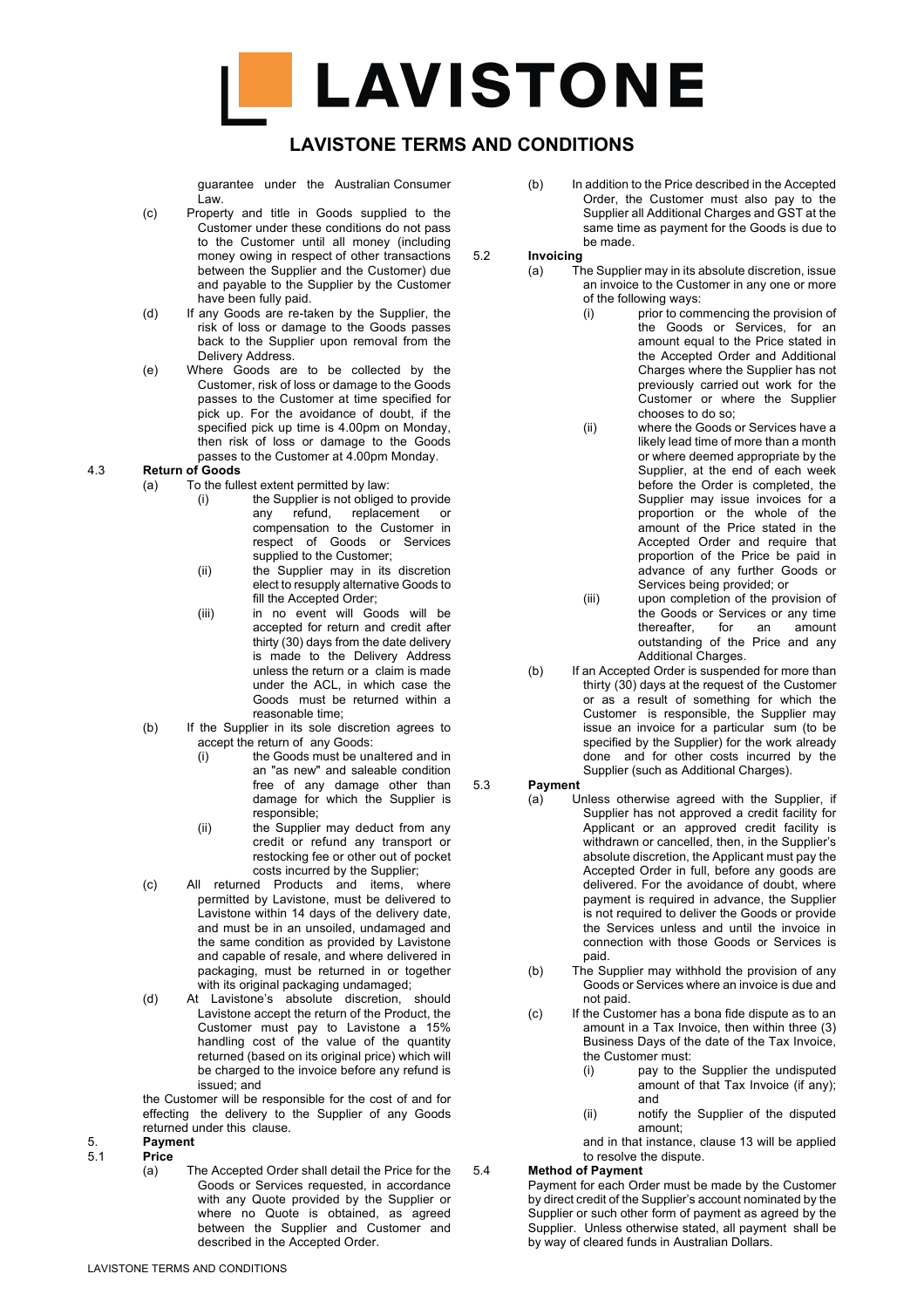## **LAVISTONE TERMS AND CONDITIONS**

#### 5.5 **Interest**

Interest is payable by the Customer to the Supplier on demand at the Interest Rate on amounts not paid within the time specified in this Agreement.

#### 5.6 **Additional Charges**

Where required by the Supplier the Customer must pay all Additional Charges incurred by or payable to the Supplier in connection with the supply of Goods or Services, including as a result of reliance on inadequate or incorrect information or material provided by the Customer or information or material supplied later than required by the Supplier in order for it to provide the Goods or Services within the specified time frame (if any).

#### 5.7 **GST**

- (a) Except where it is expressly stated otherwise, the amount payable by a party for a Taxable Supply made by the other party under this Agreement is expressed as a GST exclusive amount.
- (b) Subject to clause 5.7(c) below, the party liable to make a payment to which clause 5.7(a) relates will also pay the amount of any GST payable by the other party in respect of the Taxable Supply.
- (c) A party to which a Taxable Supply is made is not required to pay the amount referred to in clause 5.7(b) until given a Tax Invoice for the Taxable Supply.

# 6. **Non-Payment and Security**

#### 6.1 **Damages**

The Customer must pay to the Supplier all Losses incurred by the Supplier as a result of the Customer's failure to pay to the Supplier all sums outstanding from the Customer to the Supplier (including, without limiting the generality of the obligation set out in this clause, any debt collection and legal costs (on a full indemnity basis) and interest in accordance with clause 5.5)).

### 6.2 **Retention of Title**

- (a) Until the Customer has paid all amounts outstanding in relation to the Goods and any other goods supplied by the Supplier to the Customer, title and property in the Goods shall not pass from the Supplier to the Customer (although this clause does not prevent the risk in the Goods from passing to the Customer).
- (b) If the Goods are in the Customer's possession, the Customer shall be deemed to be holding the Goods for the benefit of and as trustee for the Supplier and must store the Goods safely, securely and so that they are clearly identifiable as the property of the Supplier.
- (c) The Supplier may call for and recover possession of the Goods (for which purposes the Supplier's employees or agents may enter the Customer's premises and take possession of the Goods without liability to the Customer) and the Customer must deliver the Goods to the Supplier if so directed by the Supplier.
- (d) The Customer must not allow any person to have or acquire any security interest in the Goods.
- (e) The Customer may, in the ordinary course of the Customer's business, sell the Goods to a third party on the basis that:
	- $(i)$  the proceeds of sale to the third party shall be held by the Customer as trustee for the Supplier and the Customer shall account to the Supplier for those sums (which shall be applied towards the amounts owing to the Supplier by the Customer); and
	- (ii) if the Supplier requires, the Customer shall assign to the Supplier the Customer's claim against the third party and shall

execute all documents necessary to effect that assignment.

6.3 **Security Interest**

Where Goods are supplied by the Supplier to the Customer without payment in full of all moneys payable in respect of the Goods and any Services provided by the Supplier in respect of those Goods, the Customer acknowledges that the Supplier has a right to register and perfect a personal property security interest.

To secure the Customer's obligation to pay for Goods supplied by the Supplier under this Agreement, the Customer grants a security interest in the Goods and, to the extent that the Goods are damaged or insufficient to satisfy the amounts owing to the Supplier, all assets and undertaking of the Customer ("**Collateral**") (including without limitation any book debt of the Customer in relation to an on-sale of Collateral or sale proceeds received by the Customer from an on-sale of Collateral) in favour of the Supplier.

#### 6.4 **Registration of Security Interest**

The Supplier may register under the PPSA one (1) or more financing statements and/or one (1) or more financing change statements in relation to the interest of the Supplier in the Collateral at any time without notice to or consent of the Customer.

#### 6.5 **Perfection of Security**

The Customer acknowledges and consents to the Supplier registering and perfecting a security interest under the PPSA, and if at any time the Supplier so requires, within seven (7) days of notice from the Supplier, the Customer must:

- (a) execute in favour of the Supplier such additional Collateral security documents over any Collateral as the Supplier may require; and
- (b) take any steps directed by the Supplier to perfect the security interest now created or any such Collateral security over any Collateral supplied under this Agreement in accordance with the PPSA.
- 6.6 **Possession/Control of Collateral for PPSA Purposes** Without limiting clause 6.5, if at any time the Supplier so requests and to the extent requested, within two (2) days of such request, the Customer must take all steps to:
	- (a) cause this Agreement to be perfected against any Goods comprised in the Collateral;
	- (b) cause the Supplier to have possession of Collateral; or

(c) cause the Supplier to have control of Collateral. 6.7 **Attorney**

The Customer hereby irrevocably appoints the Supplier to be its attorney to do all acts and things necessary to ensure the retention of title to goods including the registration of any security interest in favour of the

#### Supplier with respect to the Goods under applicable law. 6.8 **Insurance**

- (a) The Customer must insure the Collateral including the Goods:
	- (i) with the Supplier's interest as security holder endorsed on the policy;
	- (ii) for its full replacement value.
- (b) If requested by the Supplier, the Customer must deliver to the Supplier a certificate of currency evidencing the insurance required pursuant to clause 6.7(a) within two (2) days.
- (c) The Customer must not do or prevent anything that might render the insurance void or unenforceable or which might prejudice a claim under the insurance policy.
- (d) Any insurance payment relating to Collateral must be paid to the Supplier and if in the first instance is paid to the Customer, the Customer agrees it will hold the proceeds of any such insurance payment on trust for and as agent for the Supplier immediately when they are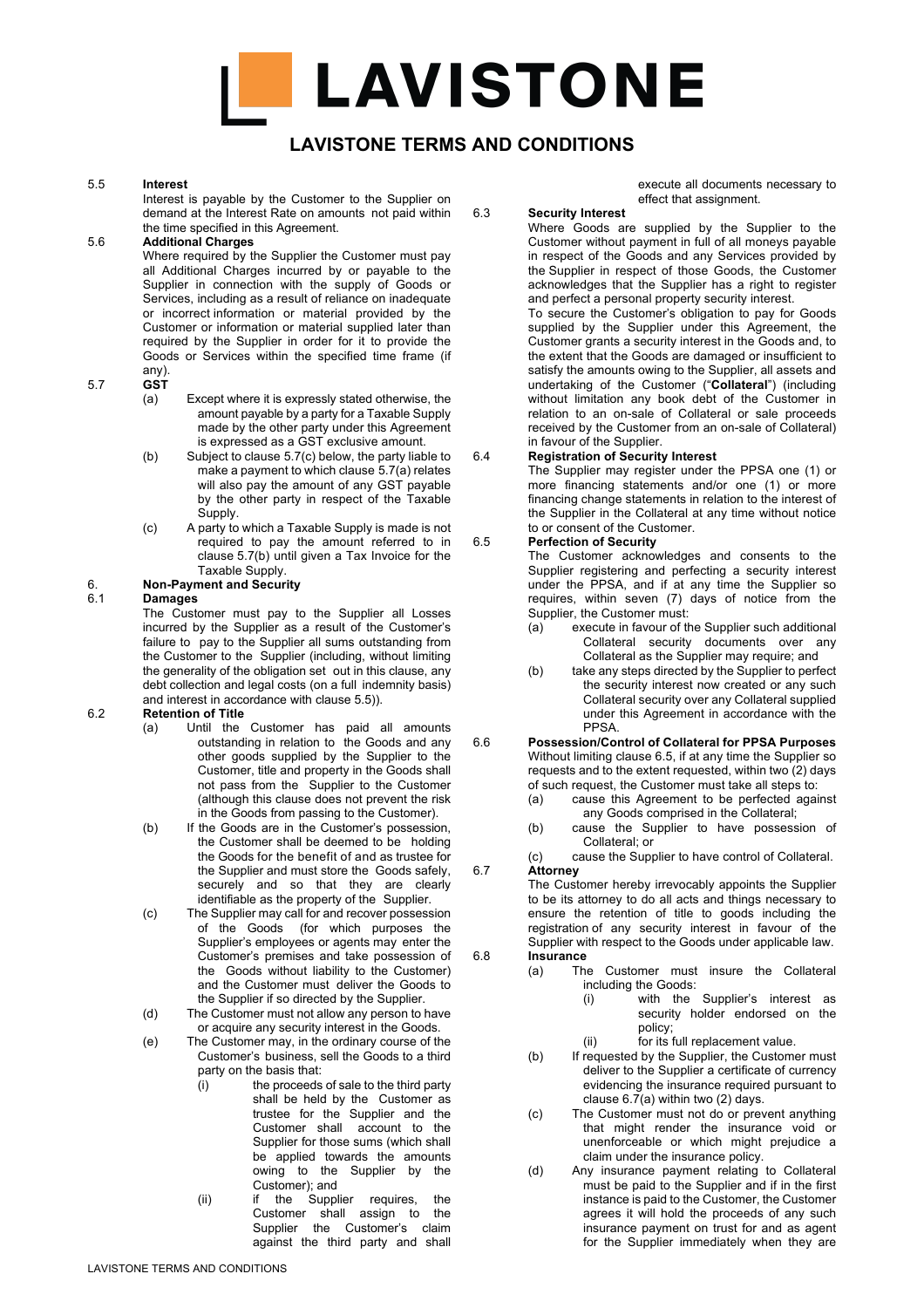## **LAVISTONE TERMS AND CONDITIONS**

received and must immediately pay the said proceeds to the Supplier or such part required to pay all monies due in respect of Collateral, the subject of the insurance payment.

#### 6.9 **Dealings Restricted**

Except with the Supplier's prior written consent, the Customer must not:

- (a) dispose of Collateral other than in the ordinary course of its business pursuant to this Agreement, however the Supplier may require that proceeds of a sale to be remitted to the **Supplier**
- (b) create or allow any Encumbrance over any of the Collateral in favour of a third party;
- (c) allow Collateral to become an accession to or comingle with other goods;
- (d) relocate or permit the relocation of Collateral outside the jurisdiction specified in this Agreement;
- (e) permit any transaction which would give rise to a PPSA security interest having priority over the Supplier's interest in the Collateral.

#### 6.10 **Acknowledgement**

The Customer acknowledges and agrees:

- (a) the Supplier is entitled to register and perfect at its cost a Purchase Money Security Interest (as defined in the PPSA) or any other form of security interest permitted under the PPSA in respect of the Collateral on the Personal Property Security Register (created under the PPSA) at any time after an Order is accepted;
- (b) the Customer waives its right to provision of a verification statement under the PPSA in relation to registration events concerning Collateral;
- (c) registration may cover multiple security interests or multiple security agreements between the Supplier and the Customer;
- (d) the Supplier's security interest in the Goods supplied under this Agreement in respect of which moneys owing under this Agreement are unpaid will attach to the Collateral from the time of delivery of Collateral to the Customer;
- (e) the Supplier has no obligation to remove its registration against Collateral supplied from time to time under this Agreement to the Customer unless:
	- (i) this Agreement has terminated and no moneys are owed to the Supplier in respect of Collateral in which event the Supplier will, if requested by the Customer or required under the PPSA, at its cost remove its registered financing statement;
	- (ii) all moneys owed under this Agreement in respect of Goods forming part of the Collateral are paid to the Supplier and the Customer requests the removal of the security interest in respect of same in which event the Supplier will at its cost register a financing change statement or other required document to remove its security interest over the said Goods forming part of the Collateral.

#### 6.11 **General Lien**

The Supplier shall, in respect of all sums owed by the Customer to the Supplier, have a general lien on all property of the Customer in the Supplier's possession and may, after fourteen (14) days' notice to the Customer, sell that property and apply the proceeds (net of any sale costs) in satisfaction of all or any part of the sums owed. In the event that any of the Customer's property held by the Supplier enjoys copyright protection

- 7. **Release and Indemnity**<br>7.1 The Customer indemn The Customer indemnifies the Supplier and its representatives and agents and holds them forever harmless against all claims, losses, damage, expense, liability and costs (including legal costs on a solicitor and own client basis) incurred arising out of or in connection with:
	- (a) any breach by the Customer or any of its servants or agents of any obligation under this Agreement;
	- (b) the use of any of the Goods;
	- (c) the exercise, non-exercise, attempted exercise or delayed exercise of any power of the Supplier under the PPSA; and
	- (d) any other matter in respect of this Agreement or any of the Collateral.
- 7.2 The Customer releases the Supplier and all of its representatives, servants or agents against and in relation to the use or application of any of the Goods or other products supplied by the Supplier.

#### 8. **General Supply Matters**

8.1 **Property Left with Supplier**

If the Customer leaves property (including goods or Orders which are not collected by Customer) in the Supplier's possession without specific instructions as to what is to be done with it, the Supplier may, three (3) months after gaining possession of the property, on the first day on which the goods or Orders were to be collected, dispose of or sell the property and retain any proceeds of sale as compensation for holding and handling the property.

#### 8.2 **Responsibility to Insure**

The Supplier has no obligation to insure any property of the Customer in the Supplier's possession. The Customer must pay the cost of any insurance arranged by the Supplier at the request of the Customer.

#### 8.3 **Intellectual Property Rights**

All intellectual property rights in the Goods and any works created by the Supplier in connection with the Supply of Goods or Services are, vest in and remain the property of the Supplier.

#### 8.4 **Confidential Information**

The Customer must keep confidential all ideas, know how, intellectual property, techniques and concepts of the Supplier which have been disclosed to the Customer ("**Confidential Information**"). The Customer undertakes and agrees not to:

- (a) use any part of the Confidential Information for any purpose other than that authorised by the Supplier in writing; and
- (b) disclose the Confidential Information to any person other than those persons who are employed by the Customer and necessarily require access to the Confidential Information for the purposes of using the Goods.

#### 9. **Liability for Errors** 9.1 **Samples**

If the Supplier submits to the Customer a sample of the Goods, the Supplier will not be responsible for any errors in the Goods which appeared in the sample and which were not corrected by the Customer before the Supplier accepted the Order or the Customer accepted the amended Order.

#### 9.2 **Customer's Property**

The Supplier will not be liable for the damage, loss or destruction of any property (including Goods which are not collected by Customer) of the Customer in the Supplier's possession.

#### 10. **Acknowledgements**

(a) The Customer acknowledges that, to the fullest extent permitted by law, the Supplier does not, either expressly or impliedly, warrant or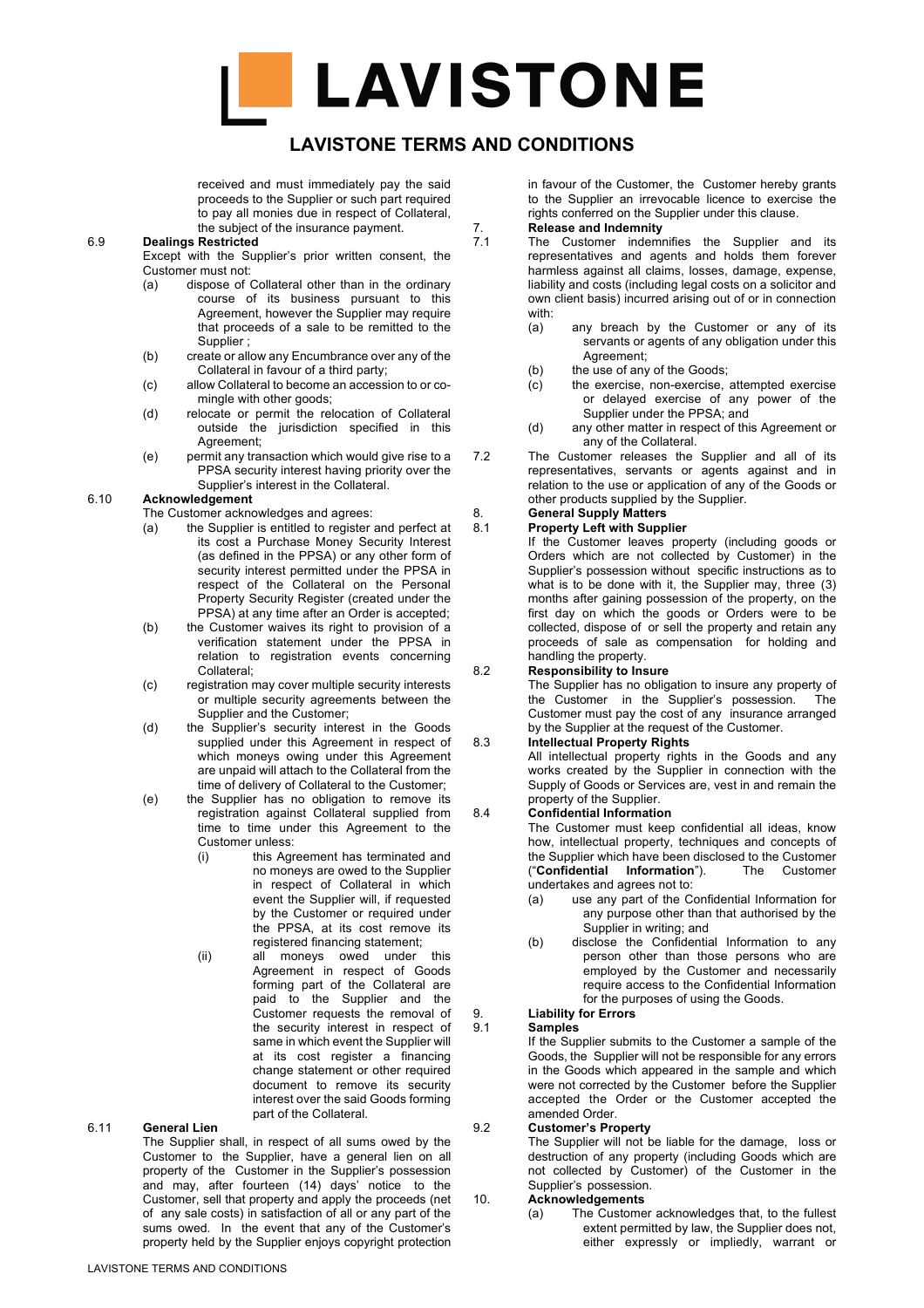## **LAVISTONE TERMS AND CONDITIONS**

guarantee or give any undertaking as to the completeness or accuracy of any document, information, data or statement given or made to the Customer. The Customer is responsible for forming its own independent judgments, interpretations, conclusions and deductions about any information or data supplied by the **Supplier** 

(b) Despite any other provision of this Agreement or other representation or statement to the contrary, any forecasts of volumes provided by the Supplier at any time are provided as estimates only and will not be binding on either party.

#### 11. **Subcontracting**

- (a) The Supplier may subcontract, license, franchise or otherwise arrange for another person to perform any part of this Agreement or to discharge any of its obligations under any part of this Agreement without the prior written consent of the Customer.
- (b) The Customer further acknowledges the Supplier may use individual independent contractors as a normal part of its workforce.

# 12. **Termination**

12.1 **By Supplier Without Cause**

The Supplier may terminate this Agreement and any or all Purchase order Contracts with immediate effect (or with effect from a specified date) by giving notice in writing to the Customer. Any moneys received for Goods not delivered shall be refunded other than arising as a result of the Customer's default.

#### 12.2 **Termination by Supplier**

The Supplier may terminate this Agreement in whole or at the Supplier's discretion, in part

- (a) without cause and immediate effect (or with effect from a specified date) by giving notice; or
- (b) by giving the Customer written notice if:
	- $(i)$  the Customer breaches a provision of this Agreement and:<br>(A) the breach is
		- the breach is incapable of remedy; or
	- $(ii)$  the breach is capable of remedy and the Customer fails to remedy that breach within seven (7) days of receiving notice from the nonbreaching party requiring it to do so; or
	- (iii) the Customer becomes insolvent.

#### 12.3 **Consequences**

In addition to the rights above, where the Customer commits an event of default, except where payment in full has been received by the Supplier, the Supplier may: (a) terminate any or all Orders and credit

- arrangements (if any) with the Customer;
- (b) refuse to deliver Goods or provide further Services;
- (c) repossess and re-sell any Goods delivered to the Customer, the payment for which has not been received; or
- (d) retain (where applicable) all money paid by the Customer on account of Goods or Services or otherwise.

#### 12.4 **Payments on Termination**

Upon termination or expiry of this Agreement for any reason, the Customer agrees to immediately pay the Supplier all amounts that are due and owing including in respect of all Goods supplied to the Customer and all Goods manufactured pursuant to an Accepted Order which have not been supplied to the Customer.

#### 12.5 **Effect of Early Termination**

Termination does not affect any rights or obligations of the Customer to the Supplier which have accrued before termination.

#### **13. Exclusions and limitation of liability**

- (a) The Customer expressly agrees that use of the Goods and Services is at the Customer's risk. To the full extent allowed by law, the Supplier's liability for breach of any term implied into these terms of trade by any law is excluded.
- (b) All information, specifications and samples provided by the Supplier in relation to the Goods or Services are approximations only and, subject to any guarantees under the ACL, small deviations or slight variations from them which do not substantially affect the Customer's use of the Goods or Services will not entitle the Customer to reject the Goods upon delivery, or to make any claim in respect of them.
- (c) The Supplier gives no warranty in relation to the Services provided or supplied. Under no circumstances is the Supplier or any of its suppliers liable or responsible in any way to the Customer or any other person for any loss, damages, costs, expenses or other claims (including consequential damages and loss of profits or loss of revenues) as a result, direct or indirect of any defect, deficiency or discrepancy in the Goods or Services. This includes their form, content and timeliness of deliveries, failure of performance, error, omission or defect.
- (d) Any advice, recommendation, information, assistance or service given by the Supplier in relation to Goods or Services or both, is given in good faith and is believed to be accurate, appropriate and reliable at the time it is given. It is provided without any warranty or accuracy, appropriateness or reliability. The Supplier does not accept any liability or responsibility for any Loss suffered as a result of the Customer's reliance on such advice, recommendation, information, assistance or service.
- (e) To the fullest extent permissible at law, the Supplier is not liable for any direct, indirect, punitive, incidental, special, consequential damages or any damages whatsoever including, without limitation, damages for loss of use, data or profits, arising out of or in any way connected with the provision of or failure to provide Goods or Services, or otherwise arising out of the provision of Goods or the Services, whether based on terms of trade, negligence, strict liability or otherwise, even if the Supplier has been advised of the possibility of damages.
- (f) Where liability for breach of any guarantee implied or imposed by the ACL can be limited, the Supplier's liability (if any) arising from any breach of those guarantees is limited with respect to the supply of Goods, to the replacement or repair of the Goods or the costs of resupply or replacement of the Goods or with respect to Services to the supply of Services again or cost of re-supplying the Services again.
- (g) The Seller is not responsible to the Buyer or any person claiming through the Buyer for any loss or damage to Goods in transit caused by any event of any kind or by any person (whether or not the Seller is legally responsible for the actions of that person).

# 13.2 Limitations on Warranties<br>(a) The Supplier is

The Supplier is not aware of any particular hazard relating to the transportation of the Goods, however the Customer acknowledges that the Supplier has no control over the use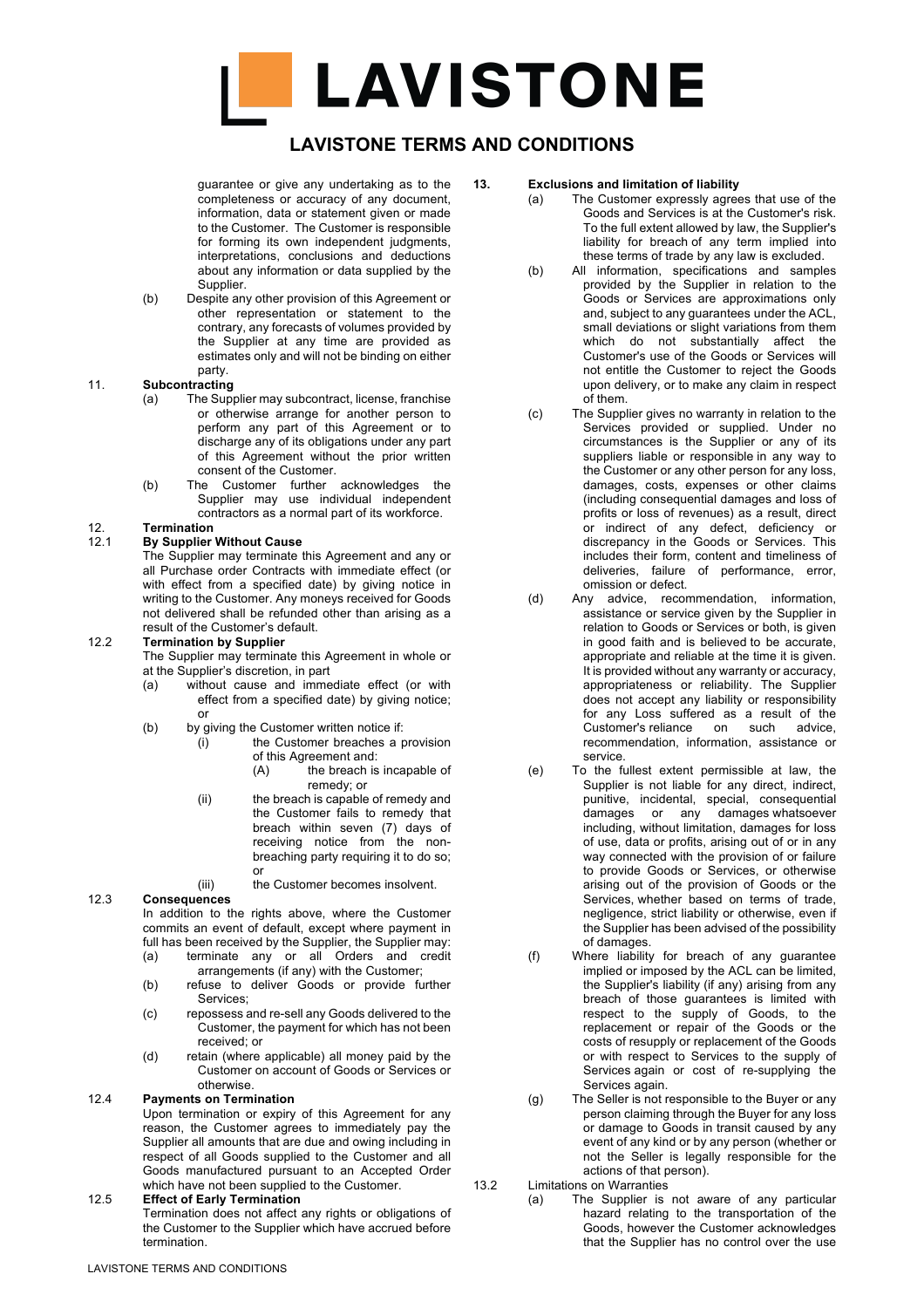

## **LAVISTONE TERMS AND CONDITIONS**

or manner of application of the Goods and the Customer both on its own behalf and on behalf of all of its servants and agents releases the Supplier and all of its servants and agents and holds them forever harmless in connection with any loss or damage sustained in connection with the Goods, including in connection with inhalation of particles, (including crystalline silica particles which may be found in or result from stone cutting, grinding, drilling or otherwise disturbing the material), without adequate and appropriate safety measures. The Customer expressly acknowledges that such inhalation including in connection with working with stone, is or may pose dangers to human health and may cause serious reversible and irreversible diseases such as lung disease and lung cancer.

(b) The Customer is responsible for taking all precautions as would be reasonably required in using, dealing with or working on the Goods or any other products supplied by the Supplier after having been made aware of potential dangers inherent in or associated with the Goods or other products supplied by the Supplier. The Supplier recommends that, at a minimum, fabrication of the stones should be in accordance with the Lavistone Fabrication Guideline, which is available to the Customer on request.

#### 14. **Indemnity**

- (a) The Customer indemnifies and keeps indemnified the Supplier, its servants and agents in respect of any claim or demand made or action commenced by any person (including, but not limited to, the Customer) against the Supplier or, for which the Supplier is liable, in connection with any Loss arising from or incidental to the provision of Goods or Services, any Order or the subject matter of these terms of trade including.
- (b) This includes, but is not limited to, any legal costs incurred by the Supplier in relation to meeting any claim or demand or any party/party legal casts for which the Supplier is liable in connection with any such claim or demand.
- (c) This provision remains in force after the termination of these terms of trade.

# 15. **Disputes**

15.1 **Dispute Resolution** A party must not start arbitration or court proceedings (except proceedings seeking injunctive, declaratory or interlocutory relief) in respect of a dispute arising out of this Agreement ("**Dispute**") unless it has complied with this clause 15.

#### 15.2 **Notification of Dispute**

A party claiming that a Dispute has arisen must notify the other party in writing, giving details of the Dispute.

### 15.3 **Resolution of Dispute**

During the period of twenty-one (21) days after a notice is given under clause 15.2 (or such longer period agreed in writing by the parties to the Dispute) ("**Initial Period**") each party to the Dispute ("**Disputant**") must use its best efforts to resolve the Dispute.

#### 15.4 **Mediation**

If the Disputants are unable to resolve the Dispute within the period described in clause 15.3, each Disputant agrees that the Dispute must be referred for mediation, at the request of any Disputant, to:

- (a) a mediator agreed on by the Disputants; or<br>(b) if the Disputants are unable to agree
- if the Disputants are unable to agree on a mediator within seven (7) days after the end of the Initial Period, a mediator nominated by the

then current President of the Law Institute of Victoria or the President's nominee.

#### 15.5 **Role of Mediator**

The role of any mediator is to assist in negotiating a resolution of the Dispute. A mediator may not make a decision that is binding on a Disputant unless that Disputant has so agreed in writing.

#### 15.6 **Confidentiality**

Any information or documents disclosed by a Disputant under this clause 15:

- (a) must be kept confidential; and
- (b) may not be used except to attempt to resolve the Dispute.

#### 15.7 **Costs**

Each Disputant must bear its own costs of complying with this clause 15 and the Disputants must bear equally the costs of any mediator engaged.

#### 15.8 **Performance**

Unless prevented by the nature of the Dispute, the Disputants will continue to perform this Agreement while attempts are made to resolve the Dispute.

#### 16. **Guarantee**

(a) The Guarantor, in consideration of the Supplier having entered into this Agreement at the Guarantor's request:

- (i) guarantees that the Customer will perform all its obligations under this Agreement;
- (ii) guarantee that the Customer will comply with all relevant laws and regulations when fabricating stones;
- (iii) must pay on demand any amount which the Supplier is entitled to recover from the Customer; and
- (iv) indemnifies the Supplier against all losses, costs, damages and legal expenses (on a full indemnity basis) ("**Loss**") resulting from the Supplier having entered into this Agreement whether from the Customer's failure to perform its obligations under this Agreement or being or becoming unenforceable against the Customer.
- (b) The liability of the Guarantor will not be affected
	- by:<br>(i) the Supplier granting to the Customer or a Guarantor time or any other indulgence, or agreeing not to sue the Customer or another Guarantor;
	- (ii) failure by any Guarantor to sign this Agreement;

(iii) assignment or variation of this Agreement.

- (c) The Guarantor agrees that:
	- (i) the Supplier may retain all money received including dividends from the Customer's bankrupt estate, and need allow the Guarantor a reduction in its liability under this guarantee only to the extent of the amount received;
	- (ii) the Guarantor must not seek to recover money from the Customer to reimburse the Guarantor for payments made to the Supplier until the Supplier has been paid in full;
	- (iii) the Guarantor must not prove in the bankruptcy or winding up of the Customer for any amount which the Supplier has demanded from the Guarantor; and
	- (iv) the Guarantor must pay the Supplier all money which the Supplier